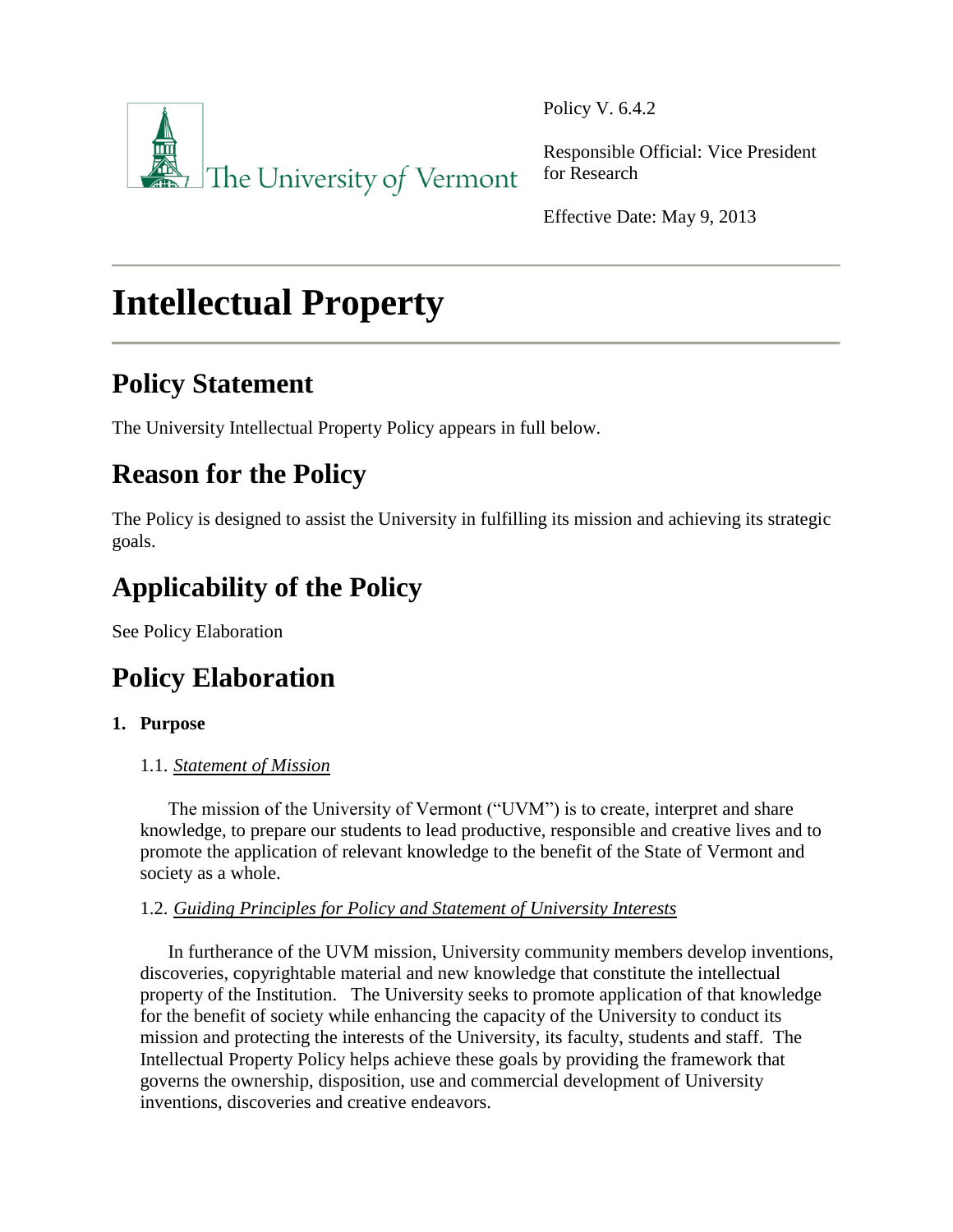- The primary obligation in conducting University research and scholarship is the pursuit of knowledge for the benefit of society.
- Since University research has substantial public support, it is incumbent upon the University to seek assurance that patents resulting from its work be administered in a manner consistent with applicable law.
- In order to provide adequate recognition of, and an incentive for, intellectual achievements, inventors and authors will be provided with opportunities to share in the proceeds from their inventive and creative endeavors.
- The contribution of outside sponsors to the research endeavors of the University is recognized by granting certain rights to sponsors, consistent with the principles outlined herein.
- After payment of the costs associated with intellectual property protection, licensing and related activities as specified in this Policy, revenue accruing to the University from the commercialization of its intellectual property shall be shared between the University, inventors and authors on a fair and reasonable basis. The University's share of that revenue shall be used to advance institutional research and scholarship endeavors.

### **2. Policy**

- 2.1. *Intellectual Property Managed under this Policy* For purposes of this policy, the following categories are considered Intellectual Property and, unless otherwise noted in this policy, shall be treated the same under all provisions of this policy:
	- 2.1.1. Patents

This Policy shall apply to patent(s) resulting from the University-related activities of individuals subject to this Policy as described in §2.2. For purposes of this Policy, the term "patent" or "patents" shall apply to those inventions (e.g. innovations or discoveries) that are or may be patentable or otherwise protectable under Title 35 of the United States Code, or any novel variety of plant protectable under the Plant Variety Protection Act, 7 U.S.C. §2321 et seq., as either may be amended from time to time and for which a provisional, design or utility patent application or applications is or are filed with the U.S. Patent and Trademark Office or under the Plant Variety Protection Act, or for which a patent has been issued. Patent(s) shall include divisionals, continuations, continuations-in-part and relevant international counter-parts of issued patents or patent applications, and any reissues, reexaminations or extensions of issued Patents or their foreign counterparts.

2.1.2. Inventions

The term "invention" or "inventions" as used in this Policy describes innovations or discoveries that come within the definition of "patents" in §2.1.1 except that part of the definition specifying that a patent application shall have been filed, or a patent issued, for the protection of an "invention," which shall not apply.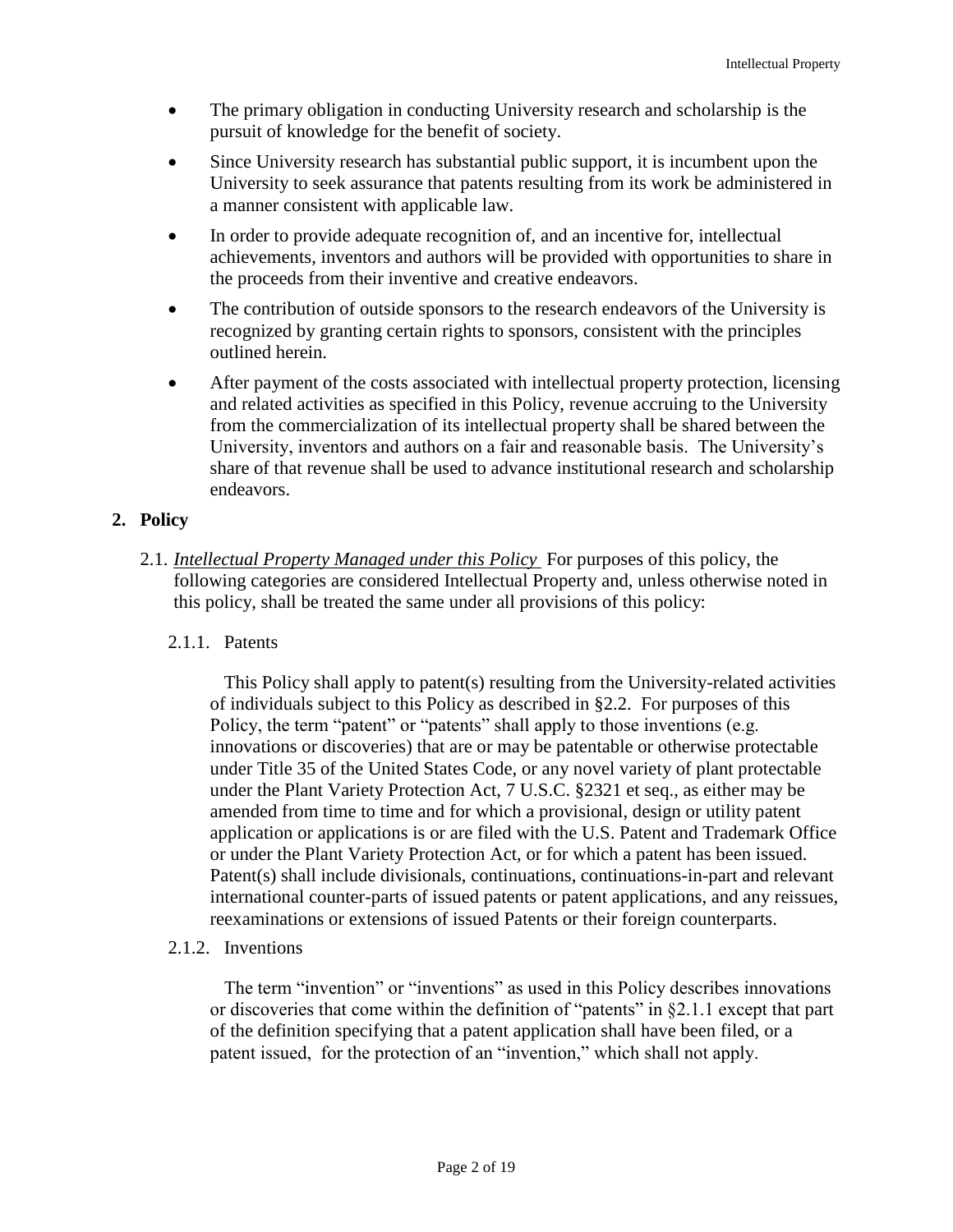#### 2.1.3. Copyrights

This Policy applies to those copyrightable works developed or otherwise authored by persons covered by this Policy as described in §2.2. The term "copyrightable works" or "copyrights" applies to those works of authorship considered protectable under Title 17 U.S.C. as it may be amended from time to time. By way of example, but not by way of limitation, "Copyrights" include but are not limited to, copyrightable books, whether fiction or non-fiction, manuscripts, poems, plays, choreography, photography, motion pictures, videos, audio recordings musical works, works of art or design, pedagogical works such as course materials, syllabi, lecture notes and the like, regardless of the tangible form of medium through which they are expressed, except that copyrightable works that are expressed as "computer software" or computer programs for purposes of this Policy shall be treated as a separate category of intellectual property. Registration of copyright is available through the United States Copyright Office. Registration is advisable under many circumstances, but is not a requirement for ownership of copyright.

#### 2.1.4. Computer Software and Computer Software Documentation

"Computer software" as the term is used in this Policy shall include, but not be limited to, copyrightable computer programs in source and object code form. A computer program is a set of statements or instructions to be used directly or indirectly in a computer in order to bring about a certain result. Such code is generally copyrightable. Certain computer software may also be patentable and where it is the subject of a patent application or issued patent**,** is treated as a "Patent" for royalty distribution purposes. Documentation in the nature of users' guides, manuals and instructions developed to assist or facilitate use of computer software shall be managed as specifically indicated throughout this Policy.

#### 2.1.5. Trademarks and Service Marks

Trademarks and Service Marks as described under this Policy shall be interpreted in accordance with Title 15 U.S.C. as it may be amended from time to time and also in accordance with validly existing laws of the State of Vermont covering trademarks and service marks as they may be defined under such laws**.** The existence of a trademark or service mark does not change the definition or treatment of patent(s) or invention(s) associated with such a trademark or service mark.

#### 2.1.6. Mask Works

Mask Works are those series of related images which are fixed in a semiconductor chip product as described under Title 17, U.S.C. Ch. 9 §901.

#### 2.1.7. Tangible Research Property

"Tangible Research Property" as used in this Policy means tangible products of research that include, but are not limited to: compositions, biological and chemical materials(including but not limited to cell lines, plasmids, dna, rna, and transgenic animals), prototypes, devices, equipment and the like.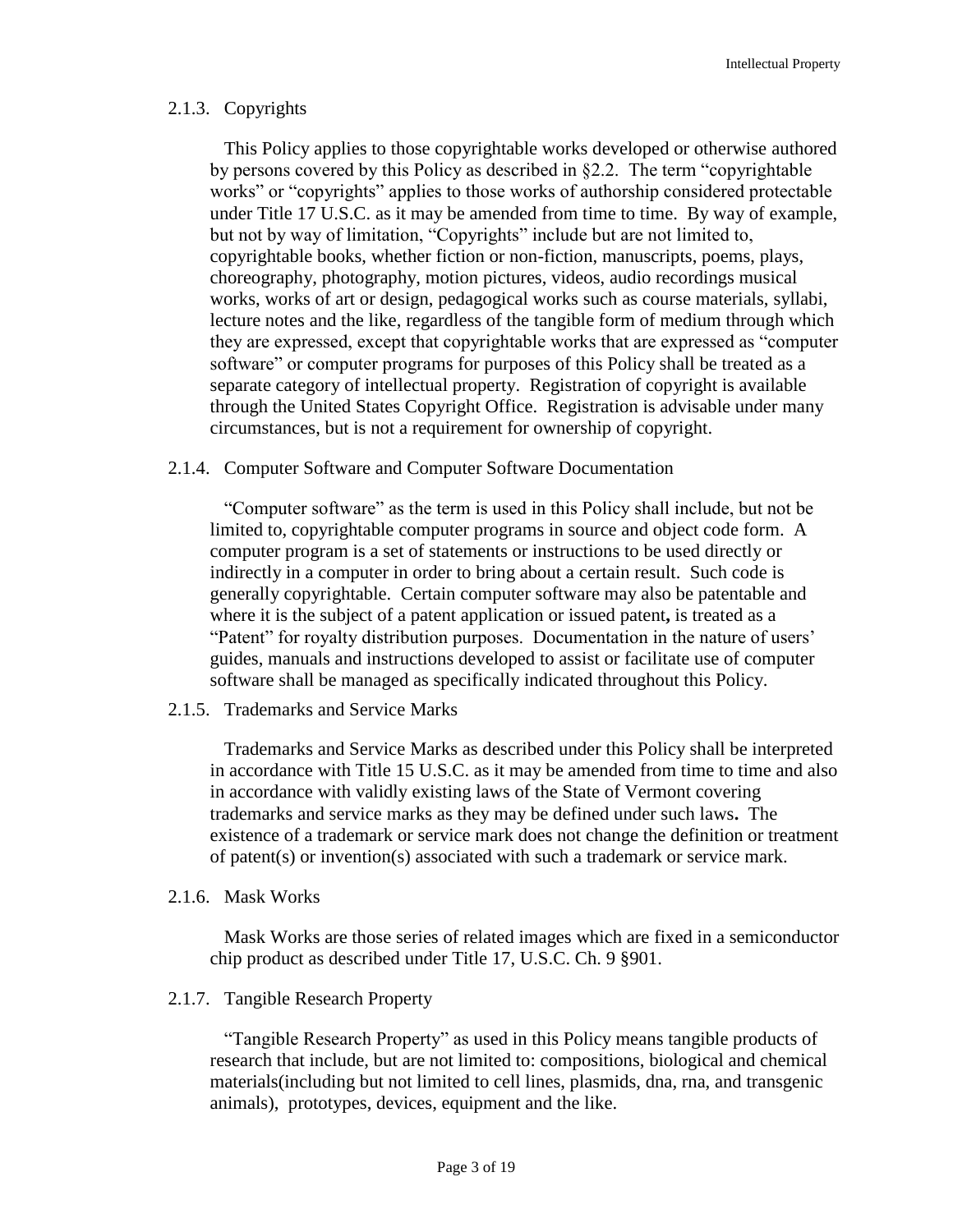### 2.2. *Individuals Covered by this Policy*

### 2.2.1. University Faculty and Staff

The rights and responsibilities with respect to Intellectual Property as established under this Policy shall govern the activities of University faculty and staff regardless of their status as full-time or part-time. Such persons include, but are not limited to, faculty hired to teach specific courses including Summer Session, Evening Division and distance learning, and those persons who do not have faculty status and are employed by the University to carry out administrative, academic or technical duties of any nature or kind. The latter category shall include, without limitation, post-doctoral associates, fellows and trainees, and students who are performing services as University employees. The term "faculty" shall also include those full-time and part-time faculty members who are members of duly certified bargaining units. All individuals described in this §2.2.1 shall be considered, for purposes of this Policy, persons covered by this Policy, referenced as "Covered Persons." Adherence to this Policy is considered a condition of, and in consideration of, employment, for all faculty, staff and students whom the University employs.

2.2.2. University Visitors

All non-student visitors to the University who are participating in research activities and/or making use of University facilities and/or resources are considered "Covered Persons" for purposes of this Policy. It is the responsibility of visitors to ensure that their obligations to third parties, including but not limited to their own employers, are satisfied in a manner consistent with University rights described in this Policy. Participation in University programs and/or use of University facilities and/or resources by University visitors is in consideration of, and conditioned upon, agreement with the provisions of this Policy.

2.2.3. Undergraduate, Graduate, Medical and Visiting Students, full-time and part-time ("University Students")

University Students are considered "Covered Persons" under this Policy for purposes of disposition of Intellectual Property developed by them as further described under this Policy. All Intellectual Property developed by University Students participating in University activities shall belong either to the University or to the Student, according to this Policy. When serving in the capacity of a University employee (e.g. students working part-time for the University), University students shall ordinarily be deemed staff employees covered under §2.2.1 of this Policy.

### 2.3. *Statement of University Intellectual Property Ownership*

2.3.1. Developed in Connection With University External Relationships

Intellectual Property developed by Covered Persons in the course of, or directly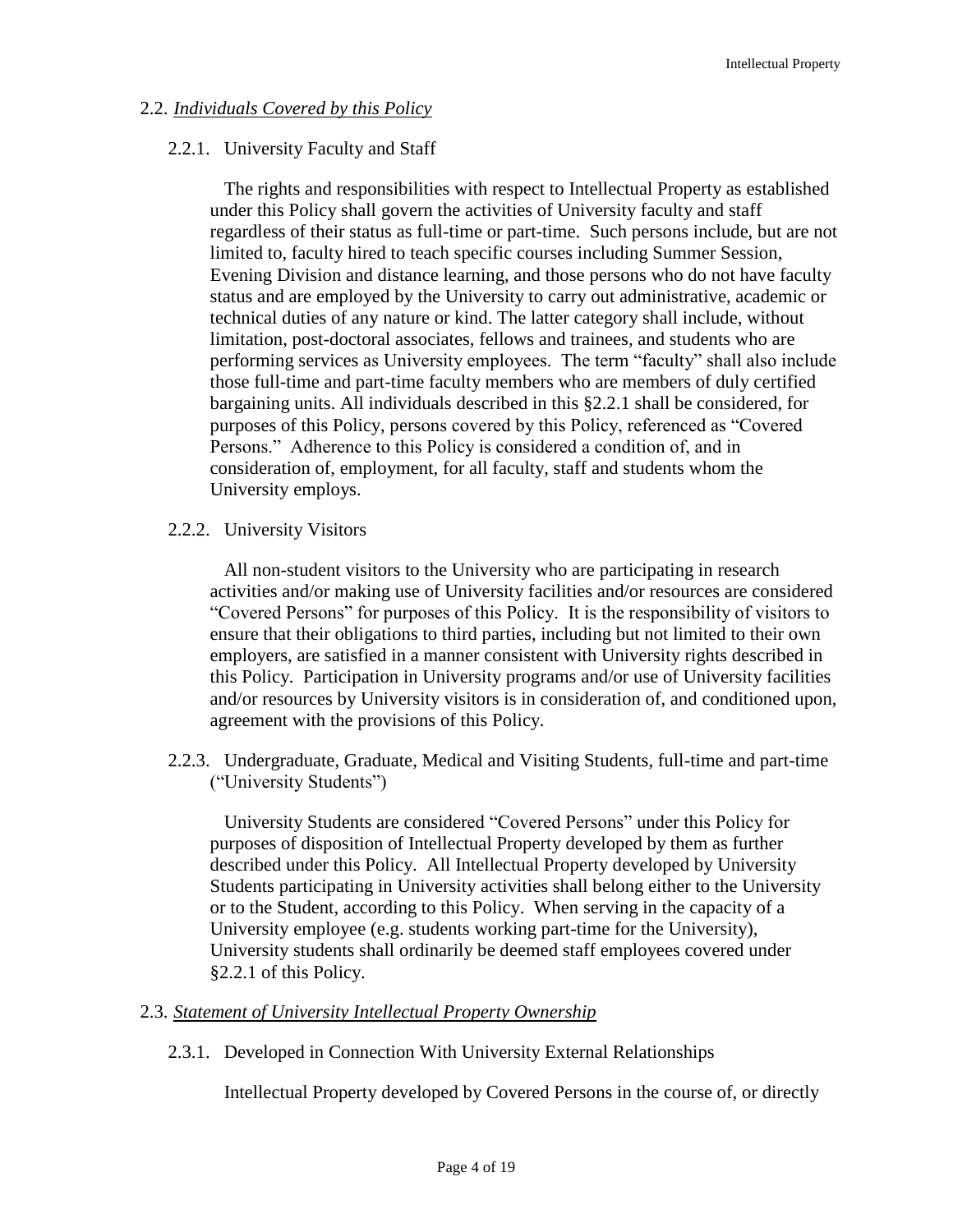related to, such individual's participation or involvement in a program, project or other relationship between the University and a third party including, but not limited to, such relationships as sponsored research, joint studies, cooperative or collaborative agreements, clinical trials and the like, is assigned to the University and considered "University-Owned".

2.3.2. Developed with Significant Support of University Financial Assistance or through Use of University-Supported Resources

Except for Scholarly and Artistic works as described in §§ 2.4.1 and 2.4.2, Intellectual Property developed by Covered Persons through the use of significant financial support from the University, including but not limited to use of University-supported facilities and resources as well as time devoted to University functions of research and other University activities are hereby assigned to the University and considered "University-Owned." The use of office space, personal computers and network access alone shall not be considered "significant" University support. Only when the use of University facilities, materials or other resources makes a material contribution to the Intellectual Property, will it be considered "significant" use.

2.3.3. Developed within the Scope of Employment

Except as expressly set forth in §2.4 of this Policy, Intellectual Property developed by University faculty and staff within the scope of their employment is owned by the University to the extent permitted by law. Where University ownership is not automatically established by operation of law, such Intellectual Property is nevertheless by operation of this Policy assigned to the University as "University-Owned".

#### 2.3.4. University-Commissioned Works

From time to time the University, its colleges, schools, departments or other units may commission from faculty members or other employees educational materials or tools such as curriculum, syllabi, course content, course modules and educational or computer-aided delivery systems ("Materials"). These University-Commissioned works shall be compensated and shall be the subject of written agreements and may be either content or text-based or may be computer software or both. Such works are considered University-Owned. Participating individuals will be notified prior to the commencement of the creation of the educational materials where possible and shall agree in writing to the University's treatment of the works as University-Commissioned**.** Monetary support for training shall not, in and of itself, result in University ownership of a work, unless included in a written agreement, entered into prior to the training.

The University recognizes its obligation reasonably to maintain the currency of University-Commissioned works in active use so as to preserve the quality of educational programs and to protect the reputational integrity of the authors. Authors will be provided the opportunity no less than once annually to comment on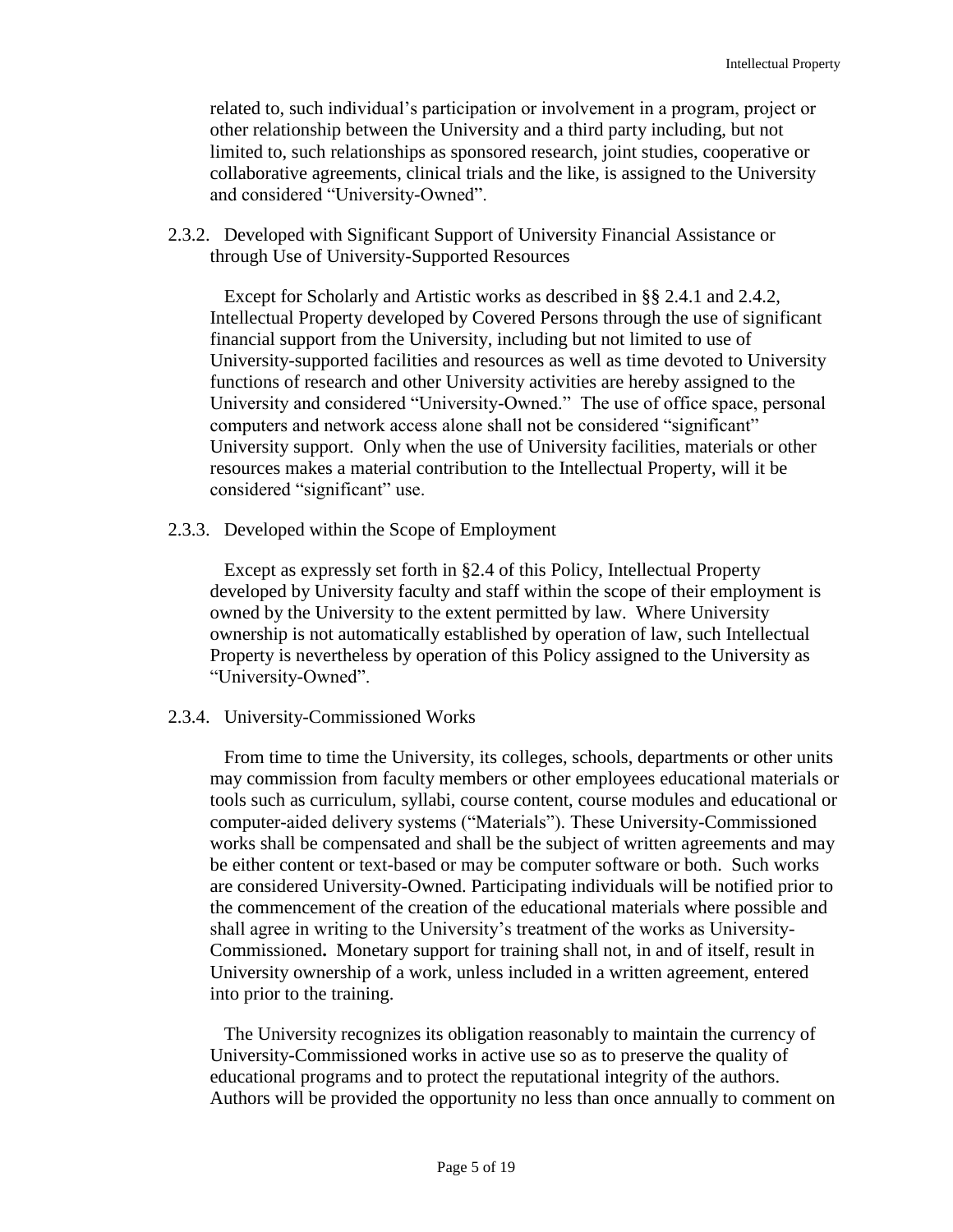the currency of their Materials. If faculty is invited by the University to update Materials, they will be offered additional compensation commensurate with the work in accordance with this Article.

- 2.3.5. Digital Educational Works. Digital educational works include, but are not limited to, course syllabi and curricula, lectures, pedagogical materials of any nature or kind (including computer software and its documentation), video and audio materials used in instruction and the like, in any format and which are developed or converted for the purpose of teaching on or off-campus by means of digital format.
	- 2.3.5.1. Digital educational works, individually or jointly created by a faculty member or other teaching personnel, will be University owned if they are University-commissioned and will be separately compensated under separate agreement. A faculty member who creates such works as University-Commissioned works will be offered the first opportunity to update the materials if the University seeks to update the works. In accordance with the provisions of § 2.3.4 above, if the faculty member is invited by the University to update digital educational materials owned by the University, they will be offered additional compensation commensurate with the work in accordance with the initial agreement and with this Article.
	- 2.3.5.2. Digital educational works independently created by faculty or other teaching personnel without commissioned compensation by the University shall remain the property of the creator(s) pursuant to section 2.4.1. Any commercialization of these materials must be in accordance with the Conflict of Interest and Commitment Policy, [http://www.uvm.edu/policies/general\\_html/conflictinterest.pdf](http://www.uvm.edu/policies/general_html/conflictinterest.pdf) and with the University's Trademarks Policy [http://www.uvm.edu/policies/general\\_html/trademark.pdf](http://www.uvm.edu/policies/general_html/trademark.pdf)

### 2.4. *Statement of Individual Intellectual Property Ownership*

2.4.1. Scholarly and Artistic Works Exception for Ownership of Copyrighted Works

"Scholarly and Artistic Works" means copyrightable and copyrighted works that are in the nature of academic and scholarly works of authorship and works of visual art, including but not limited to photography, film, audio-visual works, sculpture, painting, choreography and the like. Scholarly and Artistic Works include by way of example 1) scholarly articles and papers written for journal publication, monographs, books, presentations and scholarly papers prepared for seminars and conferences, pedagogical works, and teaching and curriculum materials (including classroom lectures, seminars and presentations reduced by or for the author to written or other recorded form); 2) digital educational works, as described in section 2.3.5.2; and 3) paintings, drawings, musical compositions and performances, dramatic compositions and performance, poetry, fiction and other works of artistic expression authored by University faculty, post-graduate students, postdoctoral fellows and postdoctoral associates; provided that the works of University Students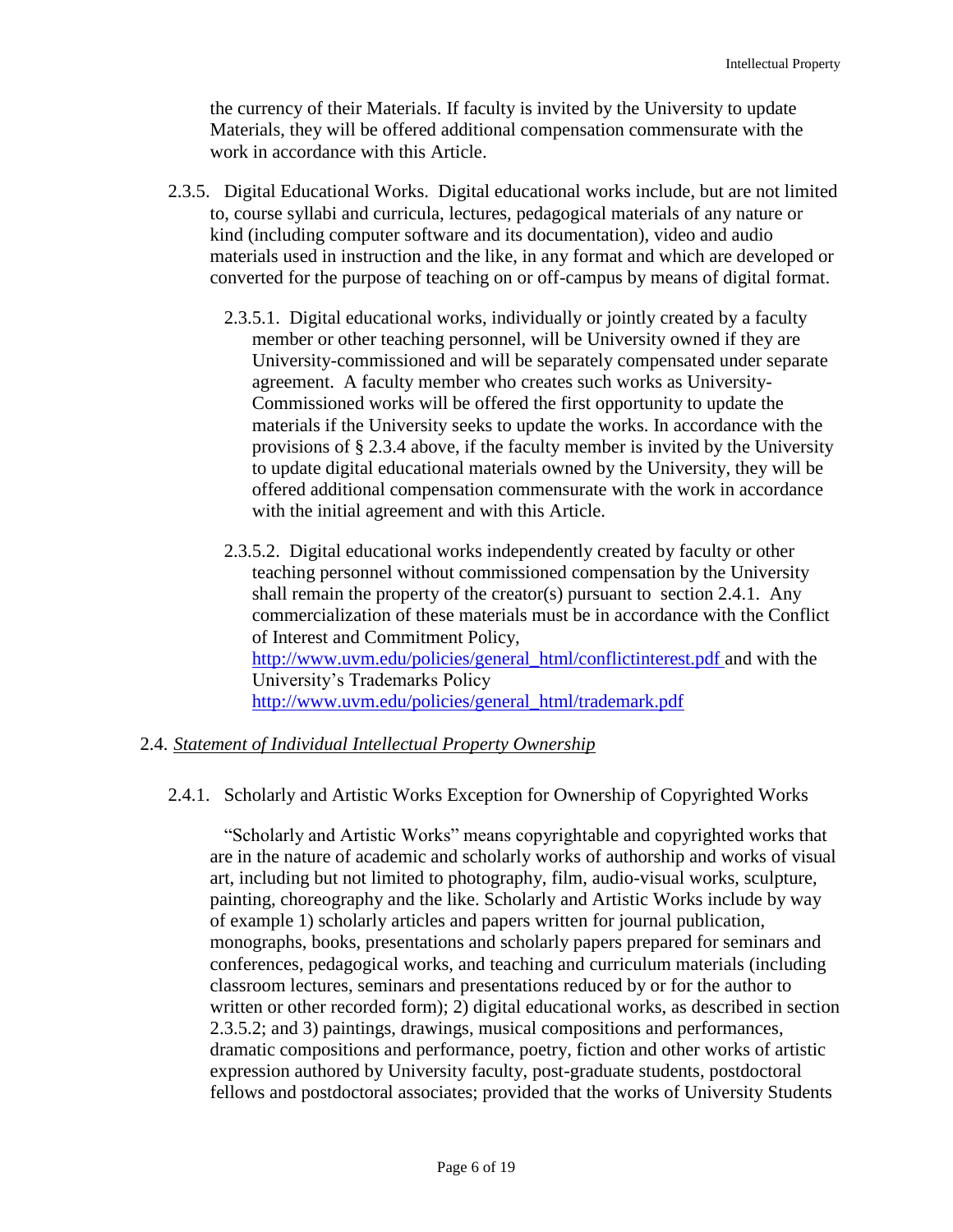authored pursuant to activities undertaken as Teaching Assistants shall not be considered scholarly or artistic works.

"Scholarly and Artistic Works" shall be and remain the property of their Creators ("Individually-Owned Works") unless such copyrighted works are (i) developed as part of a University project, program or activity that is the subject of an external University agreement; (ii) developed within the scope of employment by nonfaculty University Employees; or (iii) developed as part of a University-Commissioned project or program under §2.3.4 above. All Scholarly and Artistic Works described in the preceding sentence under (i), (ii) or (iii) are University-Owned and are hereby assigned to the University. In addition, the University is hereby assigned a non-exclusive, royalty-free license to use, reproduce and distribute for non-instructional administrative purposes all Individually-Owned Works that are used for teaching at the University. In instances when a faculty member ceases to teach a course before the end of the semester/summer session, the University is also hereby assigned the authority to provide the faculty member's instructional materials to another instructor to ensure that there is course continuity.

#### 2.4.2. Independently-Developed "Individually-Owned Intellectual Property"

Intellectual Property invented or created by individuals who are Covered Persons under this Policy that is not University-Owned as provided under §2.3, and not otherwise subject to an agreement between the Covered Person and the University, shall remain the property of the individual ("Individually-Owned Intellectual Property"). Except for Scholarly and Artistic Works that are considered Individually-Owned Works under § 2.4.1 and are used in conjunction with an individual's teaching activities, a Covered Person shall not utilize his or her independently-developed Individually-Owned Intellectual Property in furtherance of activities on behalf of the University except in the following circumstances: (1) the covered person must disclose to**,** and obtain permission from**,** the Associate Vice President for Research, or other designee of the VPR, in writing, his/her intention to do so; (2) All such contemplated uses must be in conformance with the University's Trademark's Policy; (3) Within 30 days of receipt of such disclosure, the Covered Person will be notified by the Associate Vice President for Research or other designee of the VPR if permission to utilize the Intellectual Property has been granted and whether there are any conditions related to its use; (4) If the University denies permission, or the Covered Person fails to provide disclosure as required by this § 2.4.2, such Person's use of the property shall be deemed a waiver of his/her rights to sue or otherwise seek legal redress for any alleged infringement by the University or any of the University's officers, employees, students or agents.

Nothing in this §2.4.2 shall preclude a Covered Person and the University from entering into a mutually acceptable agreement for University use of Individually-Owned Intellectual Property.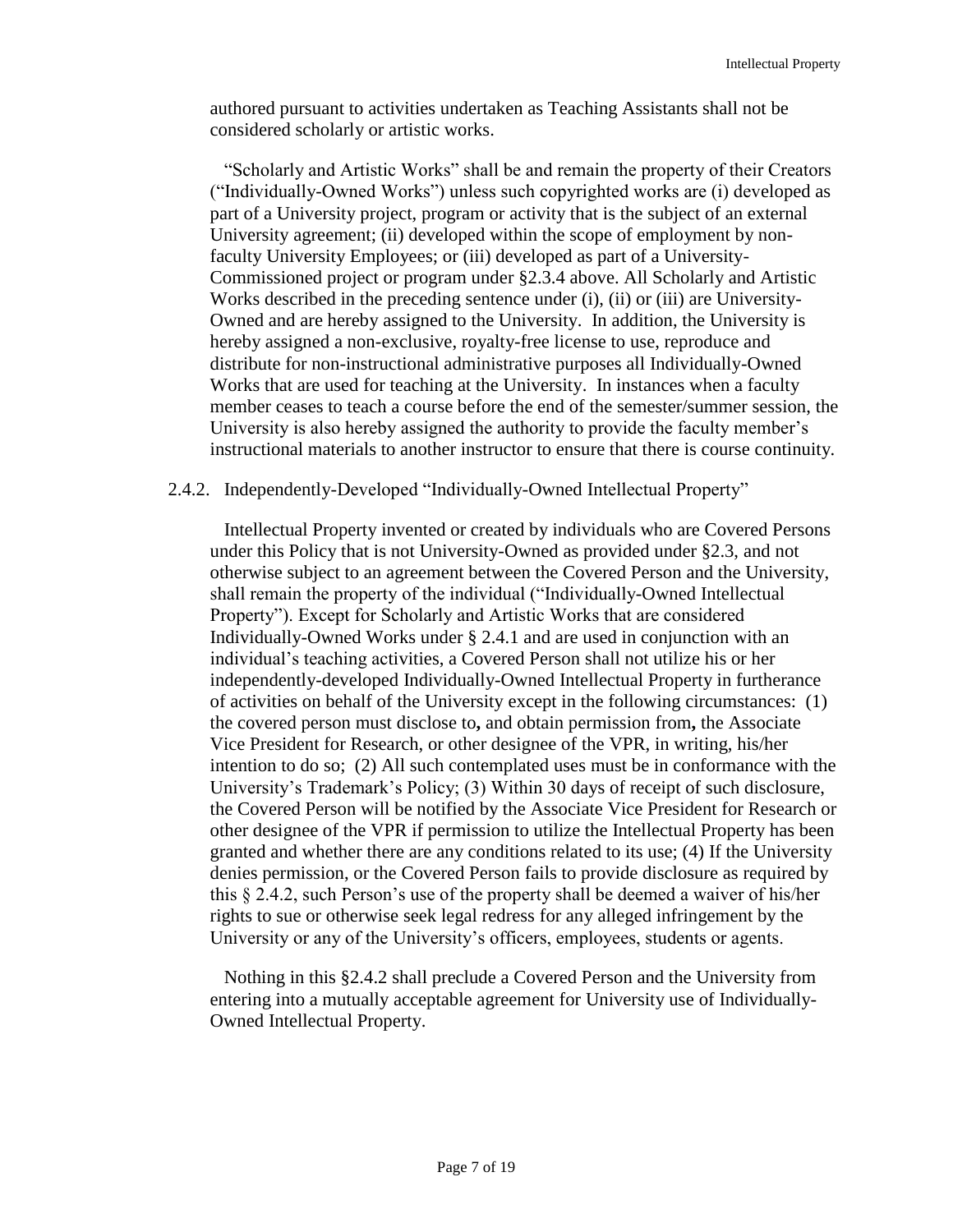### 2.4.3. Consulting and Outside Business Relationships

Faculty who engage in permitted outside professional services, including without limitation consulting to private companies, are responsible for ensuring that those activities and any related contractual arrangements are consistent and do not conflict with all applicable University policies and applicable contractual provisions, including those relating to intellectual property, and Conflict of Interest and Commitment, [http://www.uvm.edu/policies/general\\_html/conflictinterest.pdf.](http://www.uvm.edu/policies/general_html/conflictinterest.pdf) All Covered Persons under this Policy have an obligation to inform all appropriate third parties, including companies with whom they have such a relationship, of the terms of this Policy with respect to ownership of Intellectual Property and other rights and responsibilities as expressed in this Policy. Under no circumstances will the University be deemed to have waived any of its rights under this Policy unless specifically agreed in a writing signed by a duly authorized University official.

### 2.4.4. Student Academic Work

It is the general policy of the University that University Students shall have ownership rights in Intellectual Property developed by them independently or as a part of their coursework, except where it is developed using University funds**,** or where the University student has a formal employment relationship with the University, or where the University has external obligations with respect to Student Intellectual Property. In such cases, Student Intellectual Property is hereby assigned to the University pursuant to §§ 2.3.1 and 2.3.2 of this Policy. The waiver provisions of §3.3.2 shall apply to University Students. Activities undertaken by University Students receiving financial aid as tuition assistance shall not be considered "University funds" unless such assistance consists of employment at the University (including, but not limited to teaching assistantships) or is charged against a grant, contract or other agreement between the University and an external funding source.

### **3. Implementation of Policy**

### 3.1. *Intellectual Property Assignment Agreement*

All University faculty and staff, University Visitors and University Students who engage in activities that will or may result in University ownership of Intellectual Property in accordance with this Policy must, prior to participating in any such activity, execute the University's Intellectual Property Assignment Agreement ("IPAA"), attached hereto as Appendix A. Execution of the IPAA is deemed a condition to participation in any such University activities. If the IPAA is not executed as required under this §3.1, such individual is nevertheless subject to this Policy as a condition of his or her participation. The University and all necessary parties must approve the use of any documents relating to ownership of intellectual property other than the IPAA.

### 3.2. *Obligation to Disclose*

All individuals participating in University activities as University faculty and staff,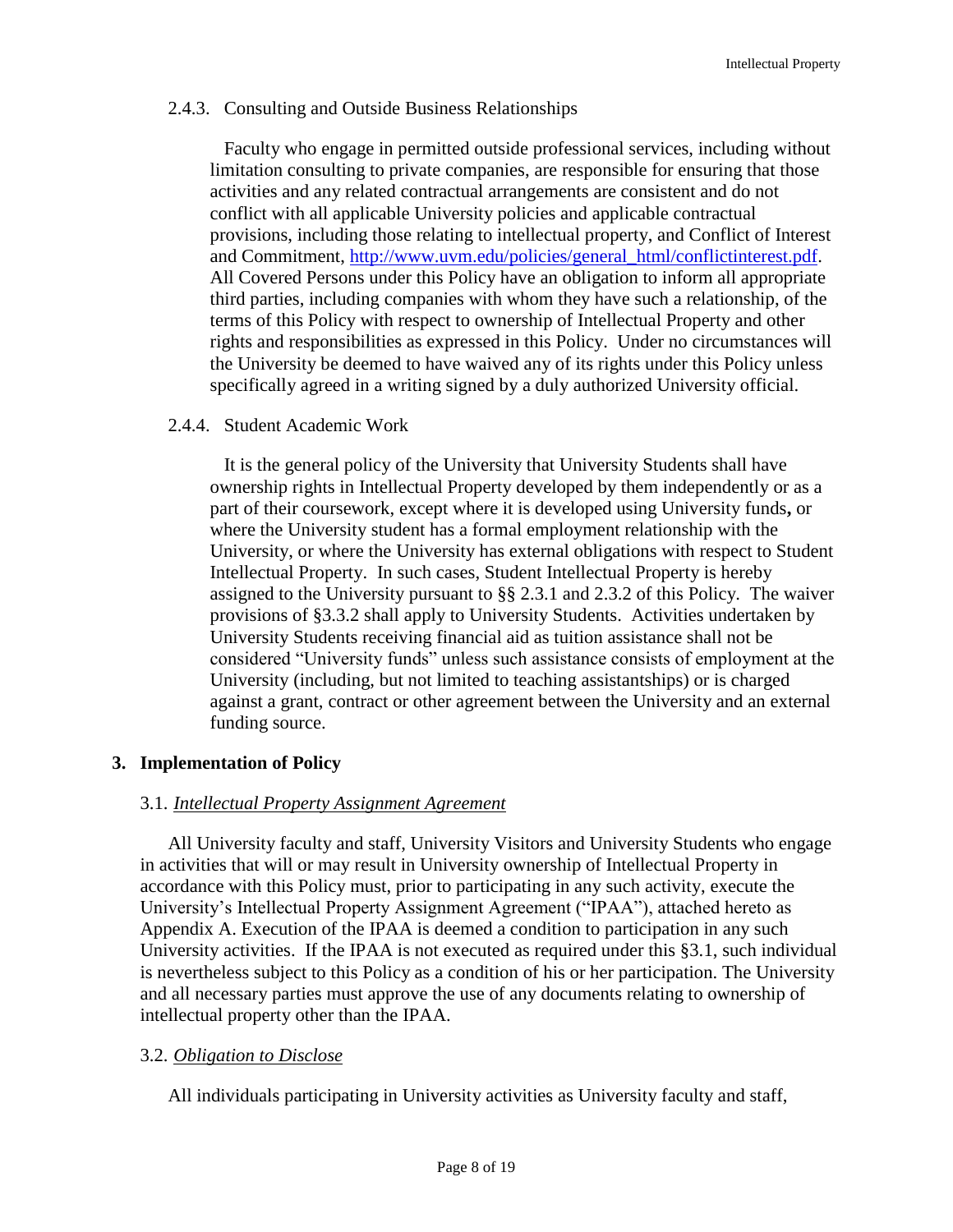University Visitors and/or University Students must disclose to the University in a timely manner any and all Intellectual Property as described in §2.1, invented or created (with the exception of works clearly subject to §§2.4.1, 2.3.5 and 2.4.2) by them so that the University can determine whether it has an ownership interest according to this Policy. Disclosure does not itself constitute a surrender or determination of ownership. Disclosure shall be made by completion of the appropriate Disclosure Form, appended to this Policy as Appendix B, and by submitting the Disclosure to the appropriate administrative offices as directed on the Form. Failure on the part of any Covered Person to complete the Disclosure Form(s) as required shall not in any manner impair or diminish the rights (including ownership rights) and obligations of either the University or the individual as described in this Policy. Covered Persons uncertain whether Intellectual Property developed by them during the period of their employment or relationship with UVM must be disclosed should consult with the Vice President for Research or his/her designee.

### 3.3. *Determination of Ownership and Waiver*

### 3.3.1. Determination of Ownership

Following receipt of a properly completed and signed Disclosure Form, the University will determine whether, consistent with this Policy, it is entitled to ownership of the Intellectual Property disclosed, and it shall promptly notify the inventor(s) or creators(s) in writing of its decision. University determinations as to ownership and disposition of Intellectual Property will be made in accordance with the institutional mission and principles stated in § 1 of this Policy and the requirements of applicable external agreements and obligations under applicable laws and regulations, with due regard for considerations relating to use of University facilities and resources. University action may, in some instances, include exercising ownership and thereafter placing the Intellectual Property in the public domain.

### 3.3.2. Waiver

The University may, after initially determining its ownership of certain disclosed Intellectual Property, determine that the University will not pursue or maintain protection for such Intellectual Property, for example in cases without the prospect for a revenue producing license.Where the University so determines that it will not pursue Intellectual Property protection and licensing of University-Owned Intellectual Property, it will promptly and in writing so advise the inventor(s) or creator(s). To the extent permitted by external obligations, including any applicable laws and regulations, the University may consider a request by the inventor(s) or creator(s) for waiver of ownership rights and the terms under which such waiver may be made. The University will not consider requests for waiver of ownership with respect to any Intellectual Property unless all inventors and creators, as legally determined, concur with the request for waiver. Ownership waivers, if granted, will be made to all relevant inventors and creators as joint owners. Waiver agreement terms between the University and the inventor(s) or creator(s) will include a perpetual, royalty-free right and license retained by the University to use the invention or software for its own internal purposes, and will be further subject to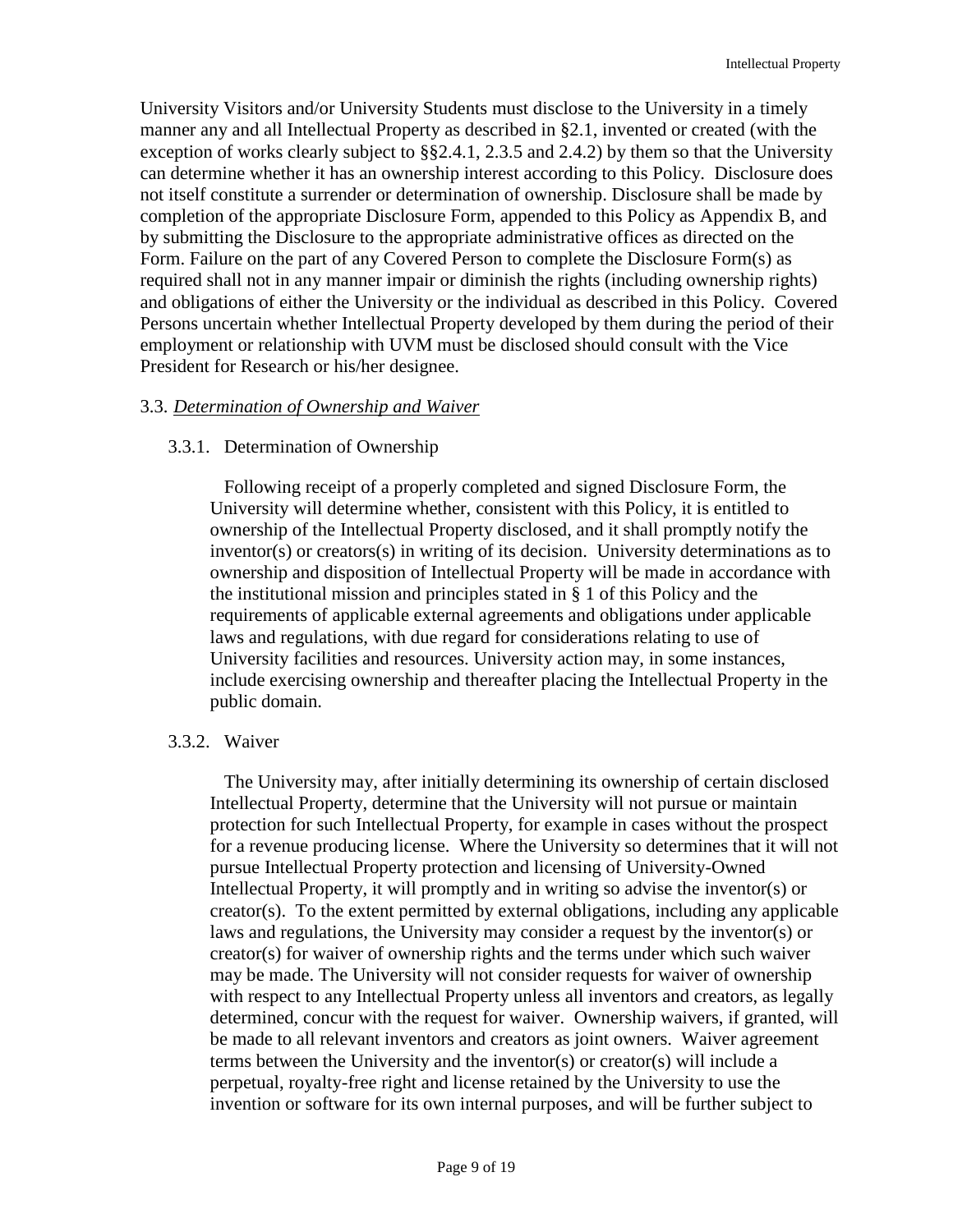any external obligations as may be required.

The University reserves the right to deny a waiver without itself pursuing Intellectual Property protection or licensing provided that, prior to such denial, the University will first obtain the advice of the advisory Committee established under § 5.3. In the event of a grievance, it will be the University's obligation to demonstrate the circumstances warranting denial of the waiver.

#### 3.3.3. Timeliness

The University acknowledges the interests of inventors and creators in pursuing timely protection and/or publication of innovations and discoveries, and/or theses or dissertations. Once disclosure is made, the University will normally act within 75 days with respect to ownership determinations. If, notwithstanding its best efforts, the University concludes that this time period is or will be inadequate, the University will inform the affected parties in writing of the circumstances of the delay and the expected date of determination.

### 3.4. *Process for Seeking Intellectual Property Protection*

### 3.4.1. Invention Reporting and Determinations of Patentability

Following the disclosure of an invention pursuant to this Policy, the University's Vice President for Research or her/his designee (hereinafter "VPR") will be responsible for reporting the invention as required under the terms of external funding agreements, if any. Further, in good faith consultation with the inventor or inventors, the VPR will undertake a patentability review with the assistance of patent counsel if necessary, such counsel to be retained under the auspices of the Office of General Counsel where, in the discretion of the University, such a review is reasonable to procure based upon the potential commercial value of the invention. Where, in the University's sole discretion, the filing of a patent application is deemed appropriate, it shall be the University's responsibility to undertake such filing at its own expense (or at the expense of a third party pursuant to VPR agreement with such third party) and in its own name. Where appropriate, the University may assign University-owned inventions to a patent management organization or to such other entity or person as the University, in its sole discretion, deems advisable.

All inventors of University-owned inventions shall reasonably cooperate with the University or its designees or assignees in securing patent rights for inventions and shall diligently execute all documents as may be required. All patenting activities conducted at the behest of the University, its designees or assignees shall be at the expense of the University, its designees or assignees.

### 3.4.2. Protection Determinations with Respect to Computer Software

Upon disclosure of computer software pursuant to this Policy, the University's VPR will be responsible for reporting the disclosure in accordance with the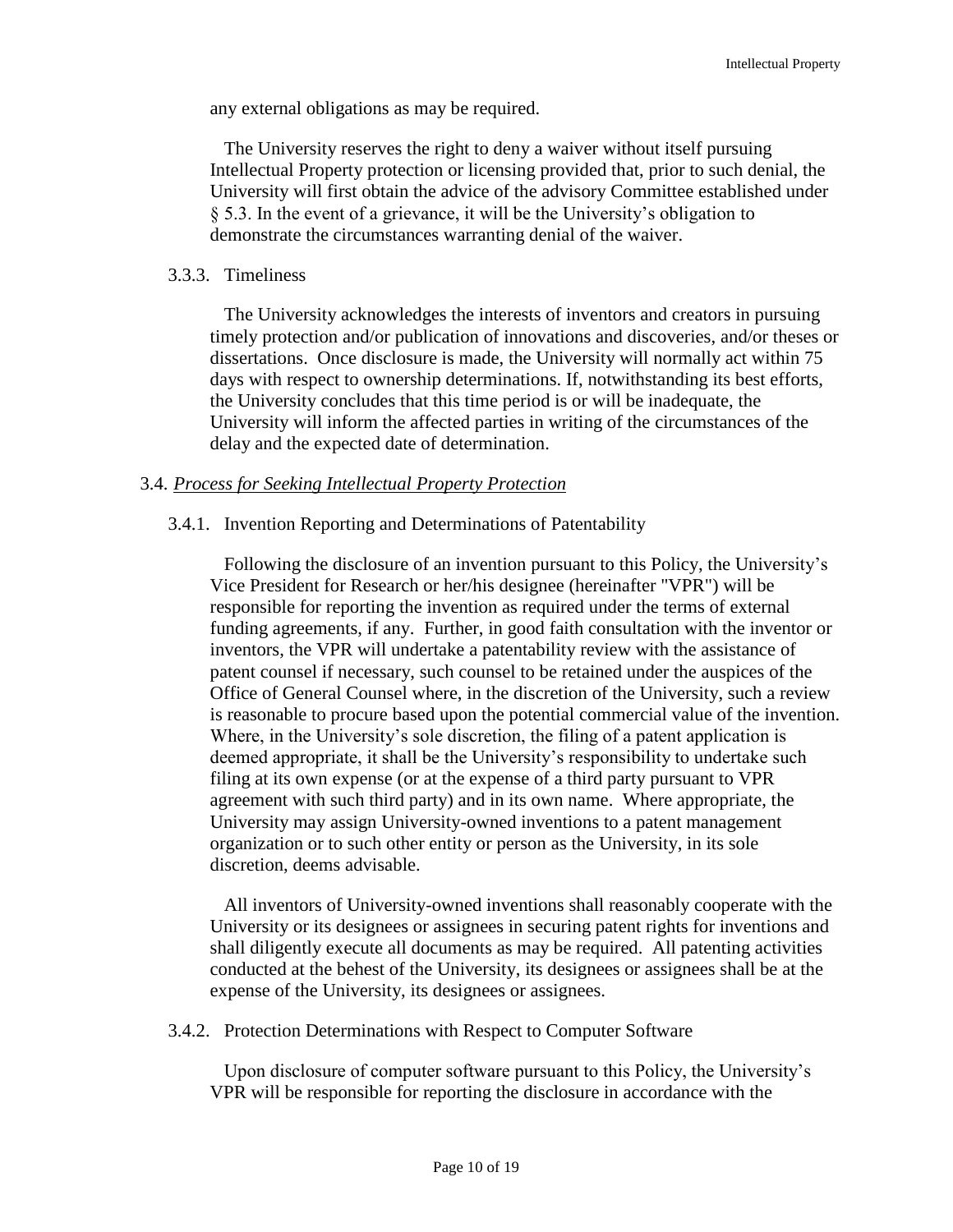University's external contractual obligations, if any. Determinations of patentability of computer software will be made according to requirements of external contractual agreements and in good faith consultation with the inventors and authors of the software. To the extent consistent with its external obligations, the University will consult with inventors and authors of the software with respect to whether or not a patent application covering the potentially patentable elements of the software will be filed, provided that all final decisions shall be made by the University in its sole discretion, and in accordance with the University mission and purposes described in § 1 of this Policy. The University shall hold copyright to computer software code and accompanying documentation to which it has ownership rights under this Policy, consistent with external contractual agreements and law. Registrations for copyright shall be made in the University's sole discretion and at its expense. To the extent the University is the owner of computer software and documentation under this Policy other than as a work-for-hire, authors will cooperate with the University, its designees and assignees in executing any documentation required by the University to perfect a transfer of copyright, with any expenses to be borne solely by the University.

### 3.4.3. Copyrights other than Computer Software and Documentation

Copyright to works that are University-Owned will be held in the name of the University. Registration for such works shall be at the sole discretion of the University. Where a covered person has an interest in obtaining rights to use University-Owned copyrightable works in furtherance of an educational or research purpose, the University's VPR will cooperate with the individual to attempt to procure such rights as may be needed on a non- exclusive, no-cost basis. Where it is necessary for an individual to secure rights from a publisher, distributor or like third party to University-Owned copyrights, the University's VPR will negotiate with such party to enable use of University-Owned copyrights on a reasonable basis.

### 3.4.4. Trademarks and Service Marks

Trademarks and Service Marks that are University-Owned in accordance with this Policy and the University's Trademarks Policy [http://www.uvm.edu/policies/general\\_html/trademark.pdf](http://www.uvm.edu/policies/general_html/trademark.pdf) may be registered either federally, internationally, and/or with the State of Vermont in the sole discretion of the University. Determinations on applying for trademark and service mark registrations will be made by the VPR in consultation with the University's Office of General Counsel. Under no circumstance will the University permit the trademarking by any individual, whether or not associated with the University, of the name of the University of Vermont, or any abbreviation thereof, or the using as a trademark or service mark of any other mark, logo or indicia that is emblematic of the University.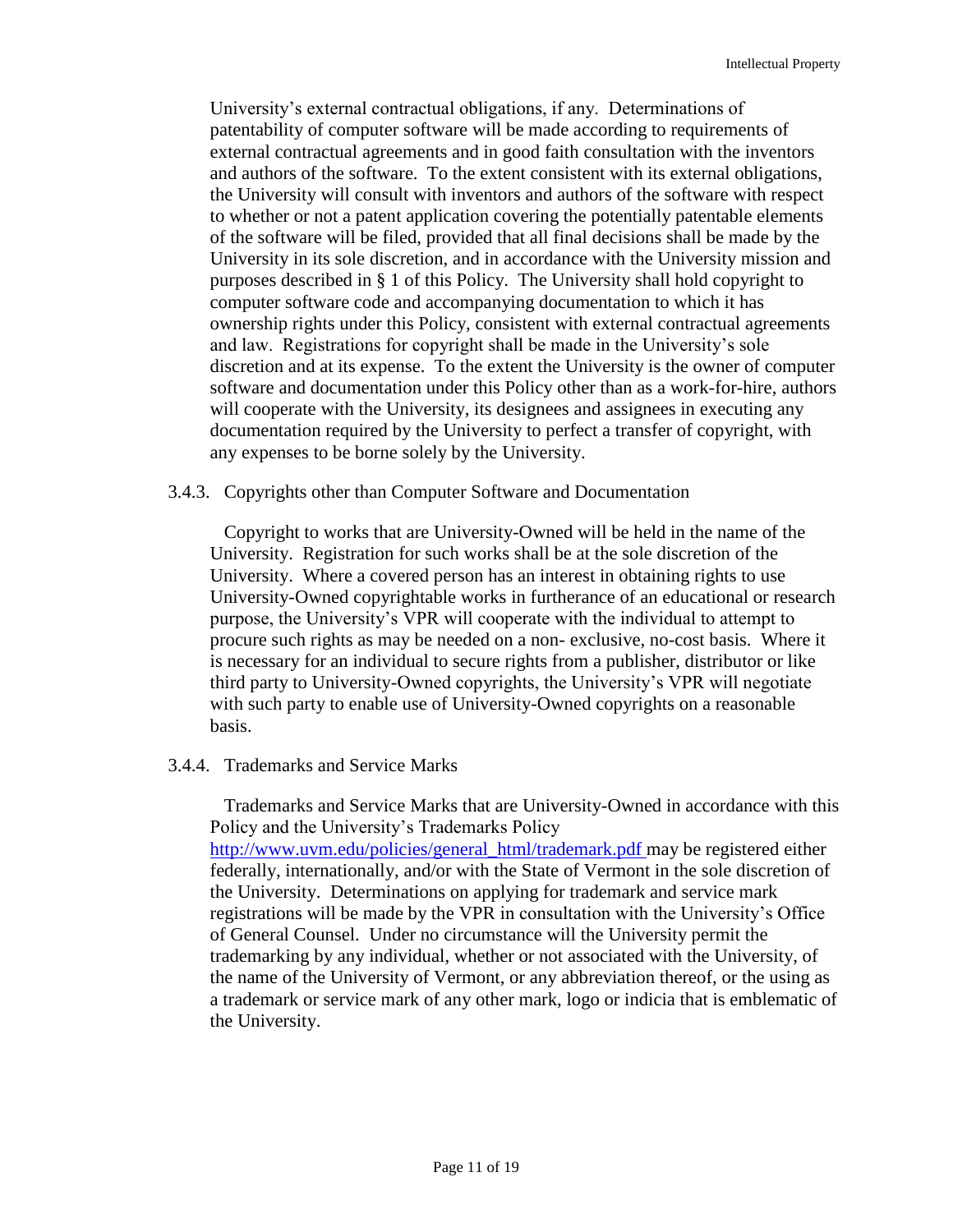### 3.4.5. Mask Works

The University, through its VPR, shall seek federal registrations for Universityowned mask works at its discretion and consistent with external contractual obligations. Mask works for which registration is not pursued will**,** at the discretion of the VPR, be made generally available for public use in accordance with §3.5.

### 3.4.6. Tangible Research Property

University-Owned Tangible Research Property ("TRP"), as defined in §2.1.7, for which a patent application has not been filed will generally remain in the custody of the principal investigator of the research or other project or program under which it was developed, or if there was none, in the custody of the academic department chair or other appropriate administrative unit supervisor. If a covered individual wishes to transfer TRP to an investigator at a non-profit institution for research purposes, the covered individual must use a University-approved form of Materials Transfer Agreement ("MTA"). If a covered individual wishes to transfer TRP to another entity for commercial purposes, such transfer must be approved by the VPR or his/her designee. Faculty and students who have developed the TRP wishing to take copies or samples with them upon leaving UVM shall seek permission of the VPR or his/her designee prior to removing these types of materials from UVM and, in any event, title to the TRP shall at all times remain with the University. The VPR or his/her designee shall make a determination as to whether an individual's new organization shall be required to execute a Material Transfer Agreement ("MTA") covering TRP as a condition of using the TRP at that new organization.

### 3.5. *Sharing of Intellectual Property for Educational and Research Purposes*

The University will manage the Intellectual Property which it owns in a manner consistent with institutional mission and the principles set forth in § 1 of this Policy. A prime aspect of this objective is to facilitate access to its Intellectual Property by the educational, scientific and research communities for non-commercial educational and research purposes.

### **4. Commercialization of Intellectual Property**

### 4.1. *Responsibilities of the Vice President for Research*

### 4.1.1. Reporting to Research Sponsors and Collaborators

The VPR has primary responsibility for notifying the University's external research sponsors and collaborating parties of Intellectual Property developed under agreements with them. Recognizing that such reporting cannot be undertaken until Intellectual Property reports have been received from covered persons, the VPR is also responsible for developing, managing and retaining University Intellectual Property Assignment Agreements and the processing of Disclosure Forms.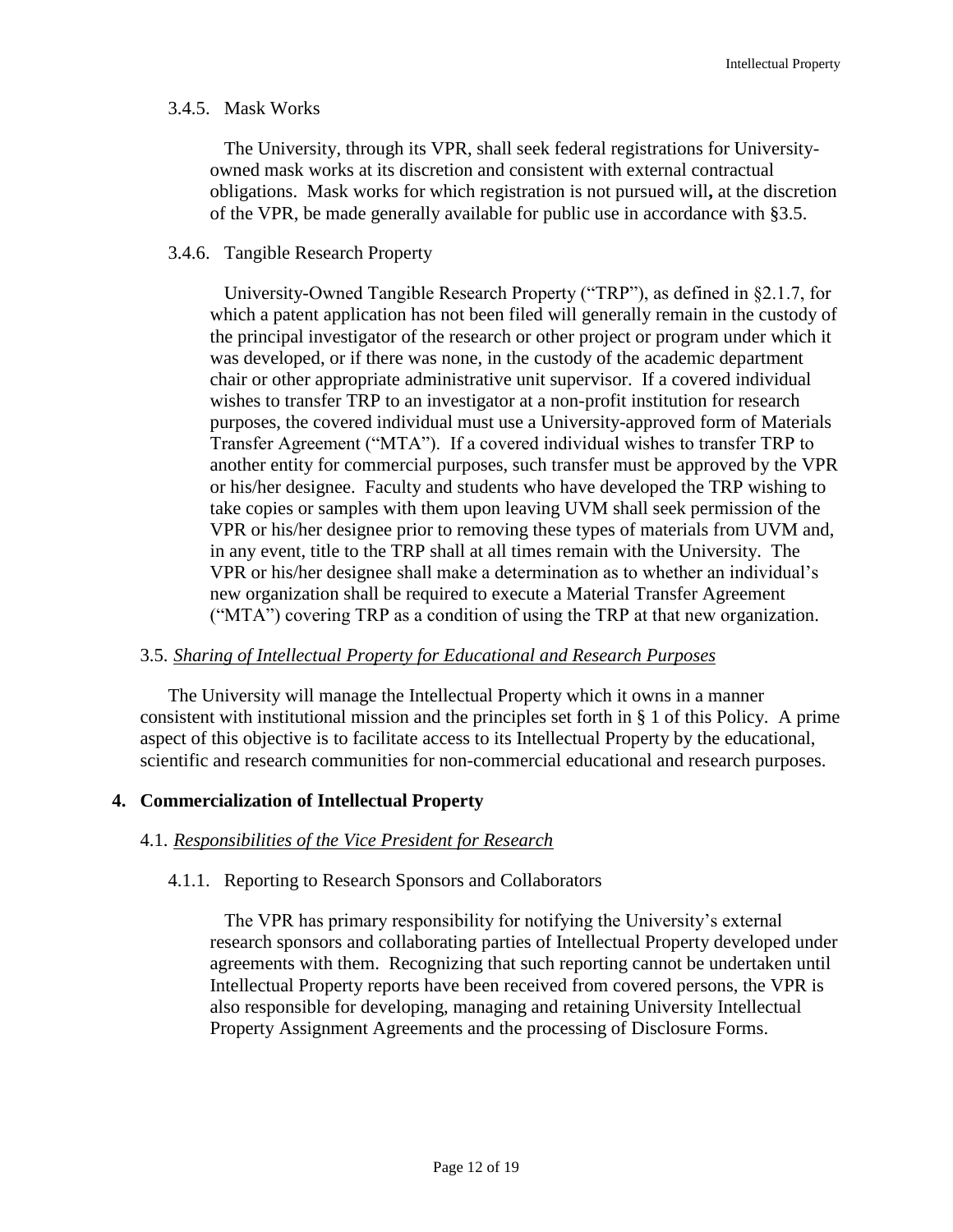#### 4.1.2. Evaluation of Intellectual Property

The VPR is responsible for collecting all information necessary in order to conduct an evaluation of disclosed Intellectual Property, subject to a duty of reasonable cooperation on the part of disclosing inventors and creators. Information collection includes, but is not limited to, ascertaining participating inventors and creators, sponsored research funding, if any, and any encumbrances that may have attached to the Intellectual Property either through prior commitments or through use of third-party owned intellectual property to which the University does not have full and unrestricted rights. In conducting such evaluations, the VPR will communicate with inventors and creators to ensure full and accurate information.

#### 4.1.3. Election of Title and Waiver of Rights

The VPR has primary responsibility for making reasonably prompt determinations on election to retain title to Intellectual Property where such elections are required by funding sources, such determinations to be made in any event within any time frame required by external sponsors.

All waiver of rights requests by inventors and authors submitted as provided under §3.3.2 shall be directed in writing to the Office of the VPR. The VPR shall respond promptly and in writing to requests, such response to inform the requestor(s) of the status of the request. A waiver of rights might first also require sponsor approval. In the event a waiver of rights is determined to be appropriate, the VPR shall negotiate the conditions of such waiver with the requestor(s) including, but not limited to, terms for reimbursement to the University of patent expenses, if any, retained rights of the University to use the waived Intellectual Property for purposes of education and research, transfer of sponsor reporting obligations, sharing of royalties, indemnification terms, and any other terms as appropriate. It is understood by inventors that as a consequence of federal law, the University does not have authority to waive title to inventions developed with federal funding; nevertheless, upon request of inventors and in the University's sole discretion, the VPR may support the inventor(s)' request for waiver from the appropriate federal agency.

### 4.1.4. Licensing for Commercialization

Commercialization of University-Owned Intellectual Property shall be undertaken and managed by the VPR, with support from such other units within the University as deemed necessary or desirable. Authority to sign licenses or other agreements concerning the transfer or other disposition of University-owned Intellectual Property shall rest with the VPR and with such other officials as the University may duly authorize. In no case shall inventors or creators of University-owned Intellectual Property have authority to enter into agreements respecting the University's Intellectual Property. Any such attempted agreements are void.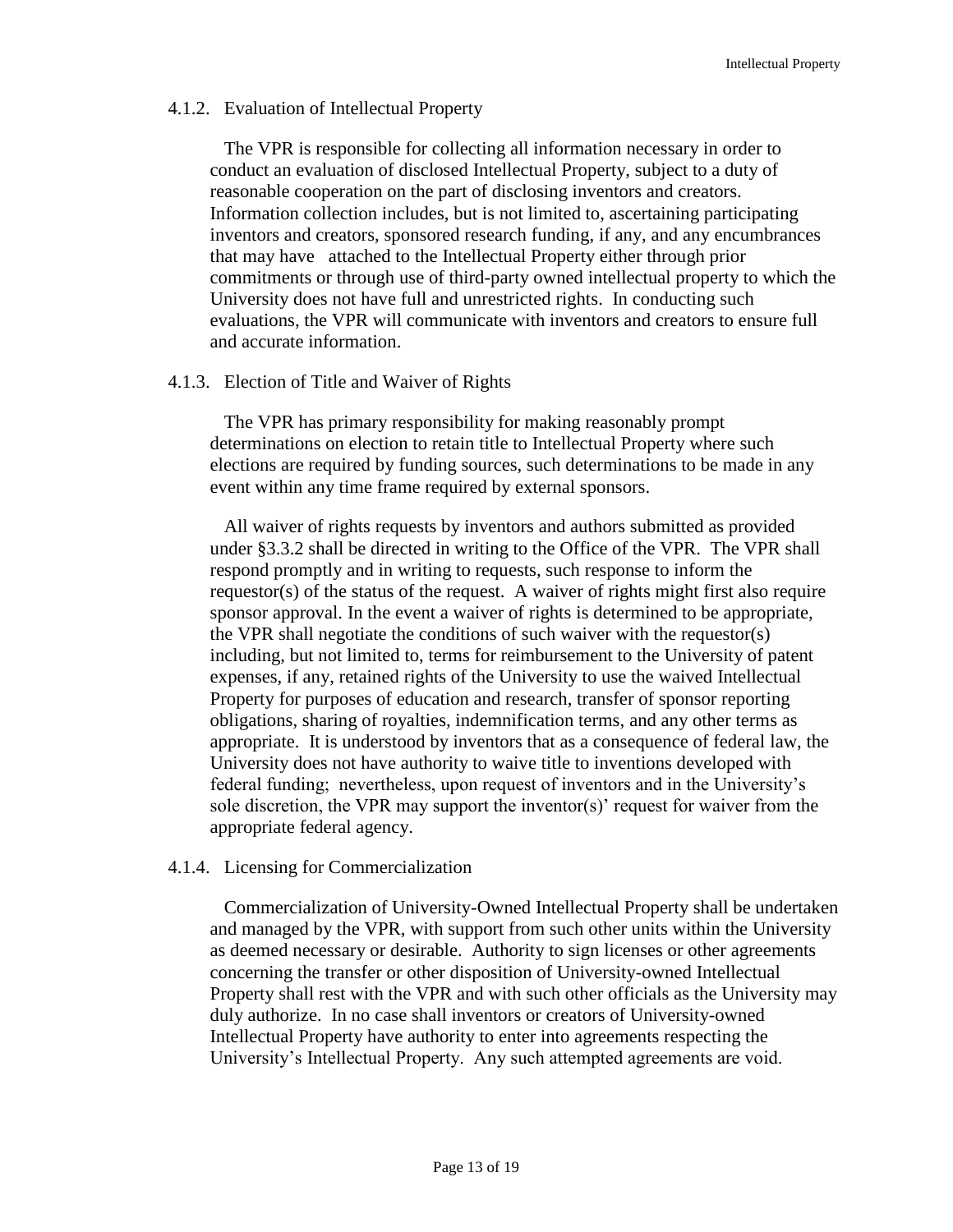- 4.1.4.a. The University will license its Intellectual Property in a manner that conforms to the mission and principles set forth in §1 of this Policy and consistent with its policy on Conflict of Interest as described in §4.1.7 below.
- 4.1.4.b. The University VPR shall have the authority to engage a third-party as a licensing agent to act on behalf of the University. In addition, nothing in this Policy shall be interpreted to preclude the University from joining with like institutions and non-profit organizations for the joint conduct of technology commercialization activities.
- 4.1.4.c. Where licensing University Intellectual Property to University faculty, staff or students (such persons including inventors or creators of the Intellectual Property being licensed) is not inconsistent with the terms of an external University agreement and does not otherwise disadvantage the University, the University may in its discretion consider proposals for licensing to such faculty, staff or students on a non-preferential, nondiscriminatory basis. Recognizing the potential for conflict of interest in transacting business with its faculty, staff and, students, the University may establish guidelines in addition to existing Conflict of Interest policies that specifically address real and potential conflicts of interest in licensing.
- 4.1.5. Distribution of Licensing Revenues
	- 4.1.5.a. "Royalty Income" shall mean all revenues received by the University through the licensing or other transfer of University Intellectual Property. For the purposes of this definition, revenues shall include, but are not limited to, fees, milestone payments and percentages of gross or net sales of licensed products. Notwithstanding the foregoing, "royalty income" shall not include funds paid into the University as reimbursement for patent costs, to support research, for any services supplied by the University, or for equipment, including but not limited to technological or scientific devices or computer software, even though the University may receive them pursuant to a licensing transaction.

4.1.5.b. "Net Royalty Income" shall mean all Royalty Income, less:

i. the University's out-of-pocket costs for securing and maintaining legal protection, such as patenting and prosecuting or defending against infringers;

ii. the University's out-of-pocket costs associated with the utilization of a licensing agent or organization if applicable;

iii. the University's out-of-pocket costs associated with any *UVM Ventures* or UVM seed funding that has been provided to the creator for the commercialization of the intellectual property,

iv**.** the cost of duplication, shipping and handling, where applicable; and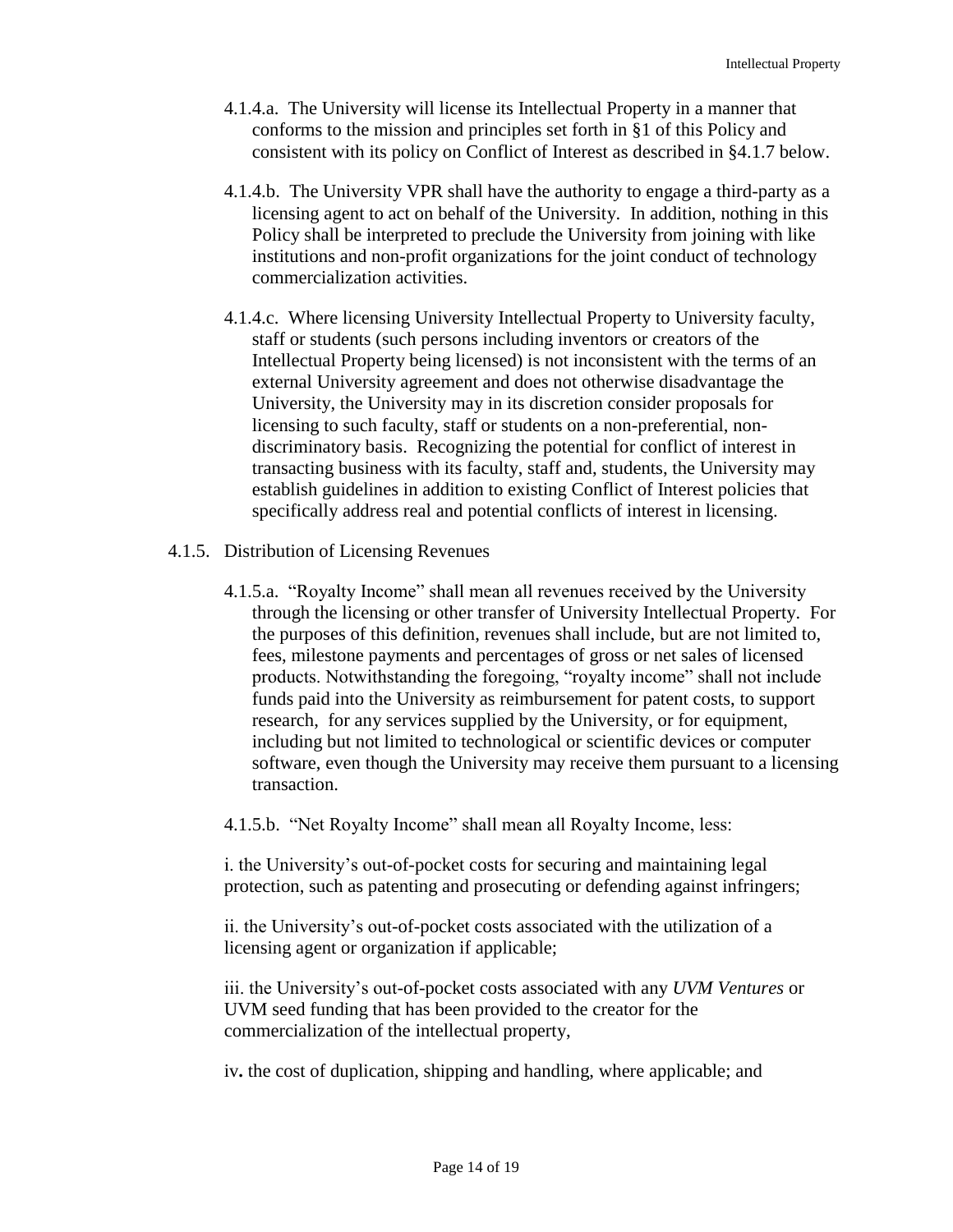v. in the case of digital educational materials, the University's internal costs of production.

- 4.1.5.c. Net Royalty Income shall be distributed as follows: 50% to the creator(s), 50% to the University. Any distribution to a supporting unit of the University's share of net Royalty Income shall be in the discretion of the VPR. . Distribution and shares of Royalty Income to be determined by the Intellectual Property Policy in effect at the time a license for the creation is signed.
- 4.1.5.d. Royalty Income Distribution Special Cases. When creators of Intellectual Property that is not patentable cannot be reasonably ascertained, the VPR will review the circumstances in consultation with the relevant parties. If such consultation does not yield identification of the creators, royalties will be shared between the academic department(s) or administrative unit(s) and the University. In any such instance, final distribution of net royalty income for such intellectual property is subject to the determination of the VPR.
- 4.1.5.e. For Intellectual Property owned by joint creators or inventors, the royalty share for the inventor/creator shall be shared equally, unless all inventors or creators agree otherwise.
- 4.1.5.f. It is the policy of the University that administrative and University shares of royalty income shall be used to further the educational and research interests of the University, and may be used as reasonably necessary for the support and advancement of the University's technology commercialization program.
- 4.1.5.g. Any inventor or other third party entitled to receive royalty income under this policy may waive that share with the approval of the VPR or in accordance with the guidelines established by the VPR.
- 4.1.6. Licensing Transactions Involving Equity

Where, in the discretion of the VPR, it is in the interests of the University to enter into a licensing transaction that involves the acceptance of company stock, stock options, warrants or other indicia of ownership ("Equity") in lieu of or in combination with royalties payable as dollar amounts, the University may enter into such transactions in accordance with any and all applicable federal and state law. The University recognizes that its inventors and creators, while not parties to the transaction, are important to the success of any licensing activity involving their discoveries and writings. Prior to entering into any license involving the transfer of equity which inventors or authors are entitled to share under this Policy, the VPR, or his or her designee, will discuss with inventors and authors who do not wish to hold an equity interest whether there is a reasonable alternative that will better accommodate the interests of the inventor(s) or author(s), provided that, failure to identify such reasonable alternative shall not impair or vitiate the University's right to participate in an equity transaction.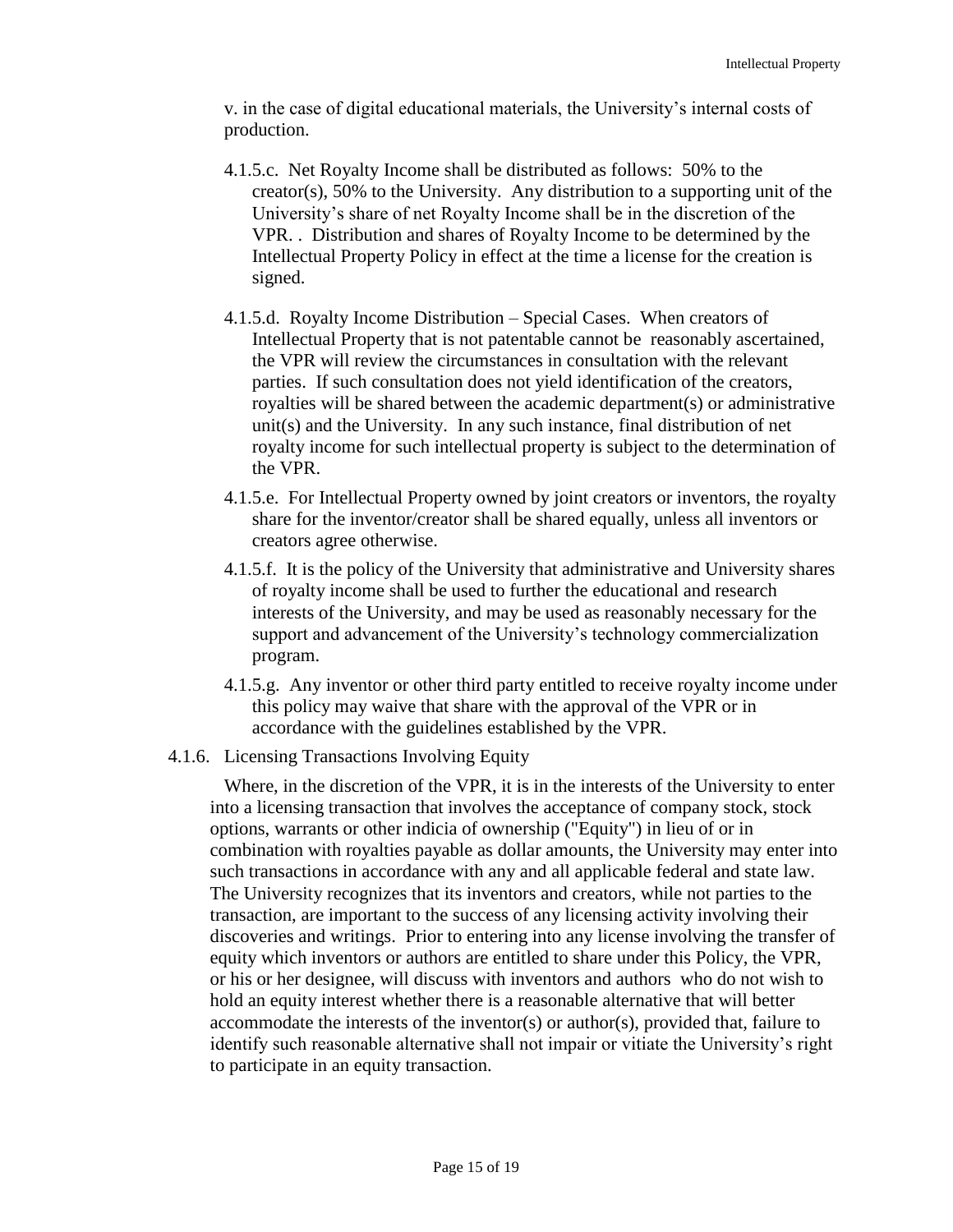- 4.1.6.a. Inventors and/or creators of the licensed Intellectual Property shall be entitled to 50% of the University's equity. In all such cases, the licensee company will be directed to issue the equity, in whatever form necessary for the issuance, directly to the inventors and/or creators, deducting such shares from the overall shares negotiated with the University as consideration for the license. It is the policy of the University that it will not hold equity for the benefit of inventors and/or creators.
- 4.1.6.b. Where the University transacts a licensing arrangement with a company that includes the payment of royalties in cash as well as equity, all inventors and creators will be entitled to their otherwise established share of cash royalties, regardless of whether they have also received an equity share.
- 4.1.7.Conflict of Interest and Conflict Avoidance in Equity Transactions
	- 4.1.7.a. Where an inventor or creator holds or will acquire an equity or founder's stock and/or option position in a company to which Intellectual Property that the inventor or creator helped develop is licensed by the University, the University will accept an equity position in lieu of all or a portion of cash royalty only with the approval of or his or her designee. In all such situations, inventor(s) and creator(s) who remain in the employ of the University will not use University students for research and development projects sponsored by the company without expressly disclosing to students the inventor(s)'/creator(s)' equity ownership interest in the company and without the express approval of the academic department chair or other appropriate administrative unit supervisor. In addition, inventor(s)/creator(s) will not restrict or delay access to their research results so as to benefit the company (apart from any University- authorized agreement with the company) and will not engage in such other activities that may create a presumption of conflict of interest between their activities as faculty or staff of the University and their activities with or on behalf of the company. The limitations and conditions of this paragraph are in addition to those required by the University's conflict of interest or other related policies.
	- 4.1.7.b. In situations where the University is negotiating the licensing of Intellectual Property with a company, it is a prohibited conflict of interest for any University faculty or staff member who supervises an inventor or creator of that Intellectual Property to influence or attempt to influence the licensing negotiations. In addition, it is a prohibited conflict of interest for such supervisory personnel to co-found or invest in a University-licensed start-up company with inventors or creators under their supervision.
	- 4.1.7.c. To avoid any real or apparent conflict of interest or conflict of commitment, University personnel engaged in technology transfer activities as part of the office of the VPR or his/her designees will not personally invest in non-public companies holding licenses to University intellectual property either directly or, in the case of personnel identified above who are partners in venture funds, will not engage in University licensing negotiations with any company in which that fund is invested. Except as otherwise required by law,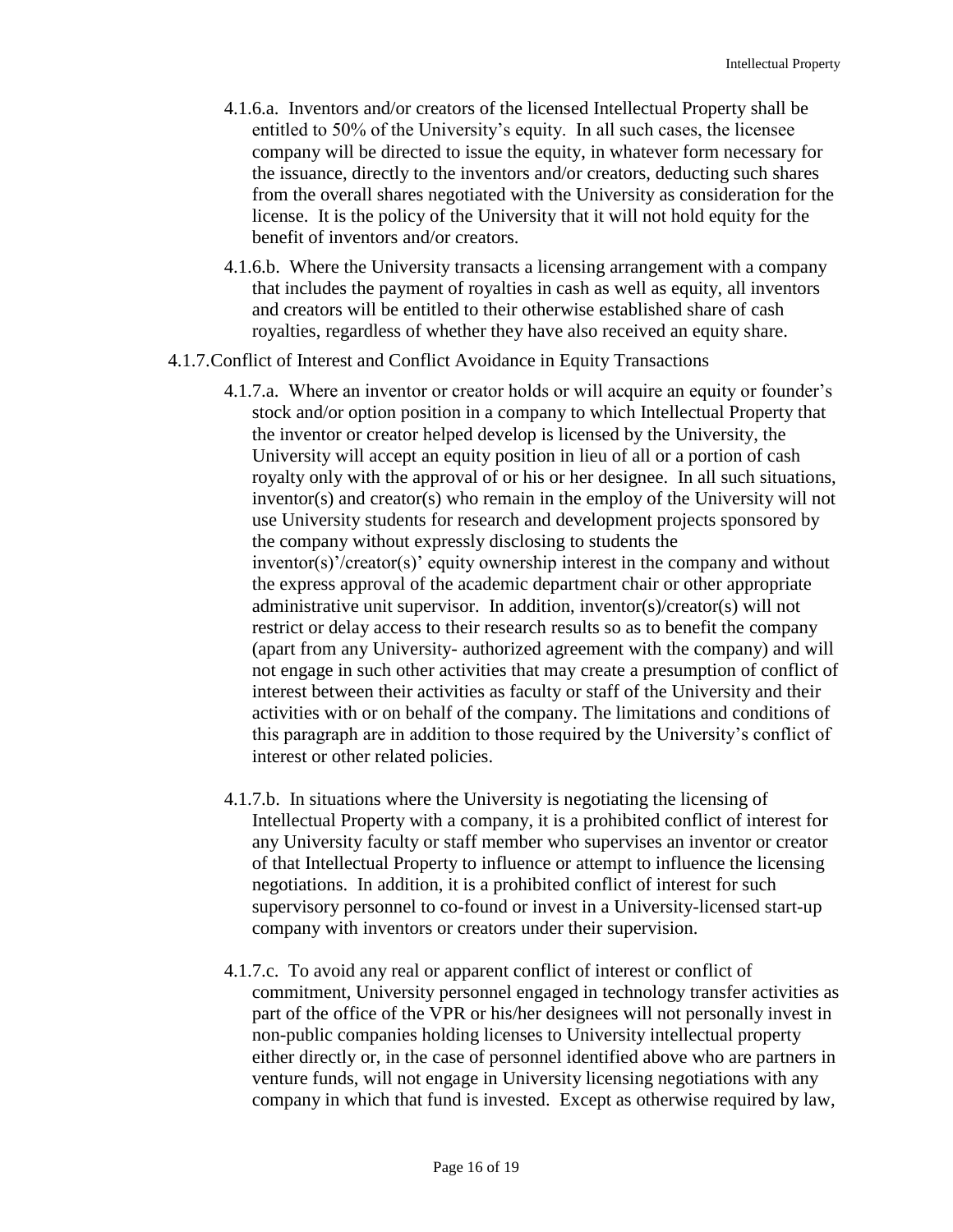Office of the VPR personnel will assure that confidential or proprietary information to which they have access in carrying out their University responsibilities is not disseminated in such a way as adversely or favorably to affect the value of or market for stock in any company about which they have special knowledge and will not use that knowledge for investment purposes by themselves, their families, friends or business associates**.**

#### **5. Policy Interpretation, Implementation and Oversight**

#### 5.1. *Responsibility for Oversight*

Except as otherwise specified in this policy or as otherwise duly authorized by the University, the Office of the VPR has responsibility for the interpretation, implementation and oversight of this Policy. The VPR will issue such administrative guidelines and procedures to facilitate Policy as may be reasonable and consistent with it. In accordance with otherwise applicable University policy or contract terms, the University may also pursue disciplinary, or civil or criminal action, for Policy violations.

#### 5.2. *Exceptions to Policy*

Exceptions to this Policy shall be authorized only upon approval of the Provost in consultation with the VPR. It is in the interest of the general University community that exceptions are kept to a minimum and granted only upon demonstrable extenuating circumstances with the advice of the Research and Scholarship Advisory Committee pursuant to § 5.3 below.

#### 5.3. *Research and Scholarship Advisory Committee*

The Provost shall appoint an Advisory Committee comprised minimally of two members of the United Academics full-time faculty bargaining unit (one of whom will be designated by United Academics), and a staff member. The purpose of this Committee is to advise the VPR on matters concerning this Intellectual Property Policy, and questions of interpretation or exceptions to this Policy.

#### **6. Miscellaneous**

### 6.1. *Effective Date of Policy*

This Policy shall be effective upon approval by the President in accordance with governing requirements and upon contract ratification by represented employees as required by law.

### 6.2. *Policy Review and Changes*

The Provost will periodically initiate review of this Policy to address legal developments and to reflect experience gained in its administration. Policy changes will be made in accordance with governance and applicable legal requirements and, as to bargainable provisions affecting represented employees, the applicable collective bargaining agreement(s).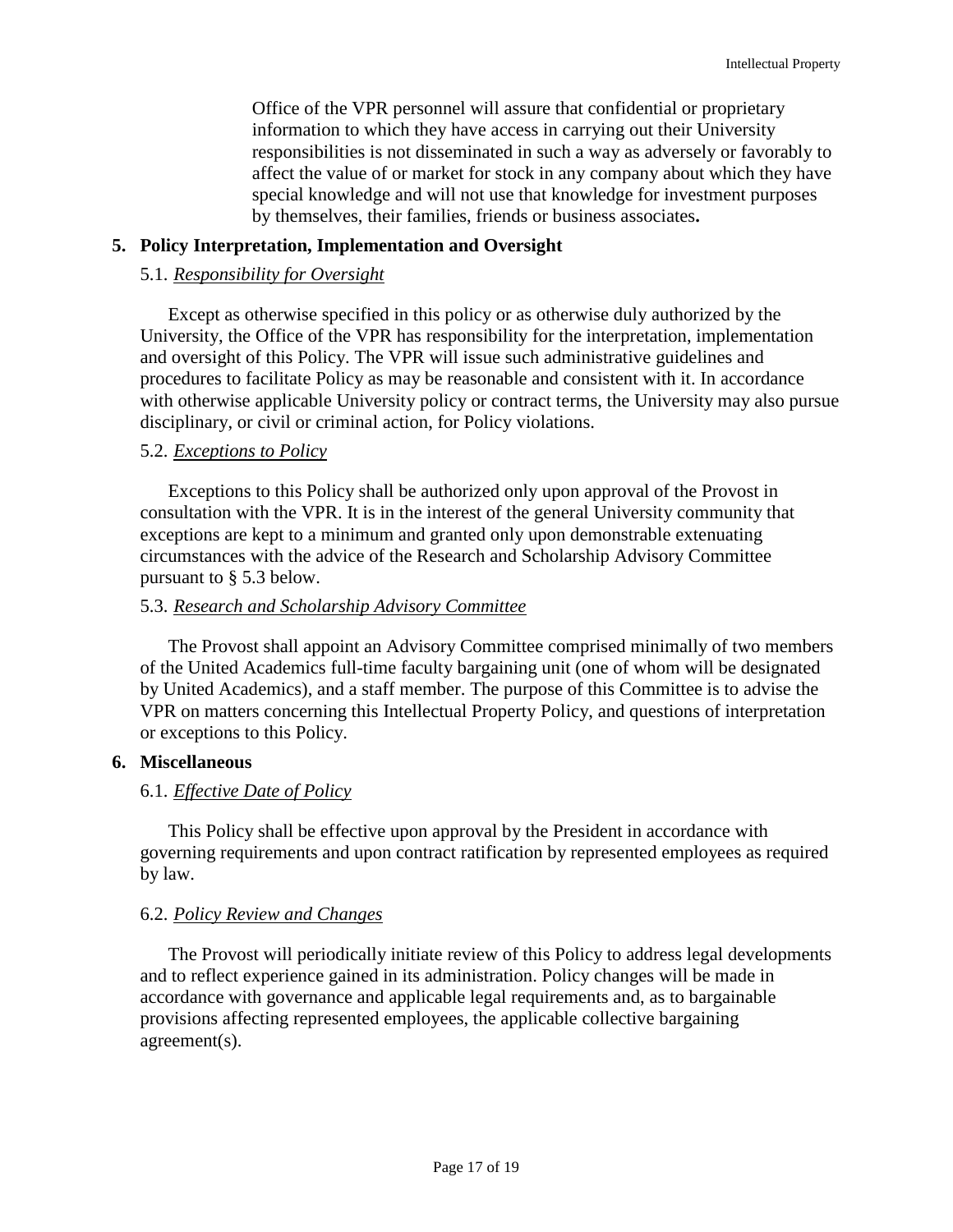# **Definitions**

None

# **Procedures**

See Policy Elaboration

# **Forms**

Relevant forms appear in the appendices to this policy.

# **Contacts**

Questions related to the daily operational interpretation of this policy should be directed to:

The Office of Technology Commercialization (802) 656-8780 [innovate@uvm.edu](mailto:innovate@uvm.edu)

The Vice President for Research ("VPR") is the university official responsible for the administration of this policy.

# **Related Documents / Policies**

Conflict of Interest and Conflict of Commitment Policy [http://www.uvm.edu/policies/general\\_html/conflictinterest.pdf](http://www.uvm.edu/policies/general_html/conflictinterest.pdf) Financial Conflict of Interest in Sponsored Research <http://www.uvm.edu/policies/grants/researchcoi.pdf> Misconduct in Research and Other Scholarly Activities Policy <http://www.uvm.edu/policies/grants/researchmisconduct.pdf> Trademarks Policy [http://www.uvm.edu/policies/general\\_html/trademark.pdf](http://www.uvm.edu/policies/general_html/trademark.pdf) Research Data Retention Policy (under development)

Also note: Represented faculty and staff are subject to relevant provisions of governing collective bargaining agreements.

# **Effective Date**

V.3.2.1.2 Approved by the President on May 9, 2013 V.3.2.1.1 Approved by Senior V.P. and Provost on behalf of the President on February 7, 2006